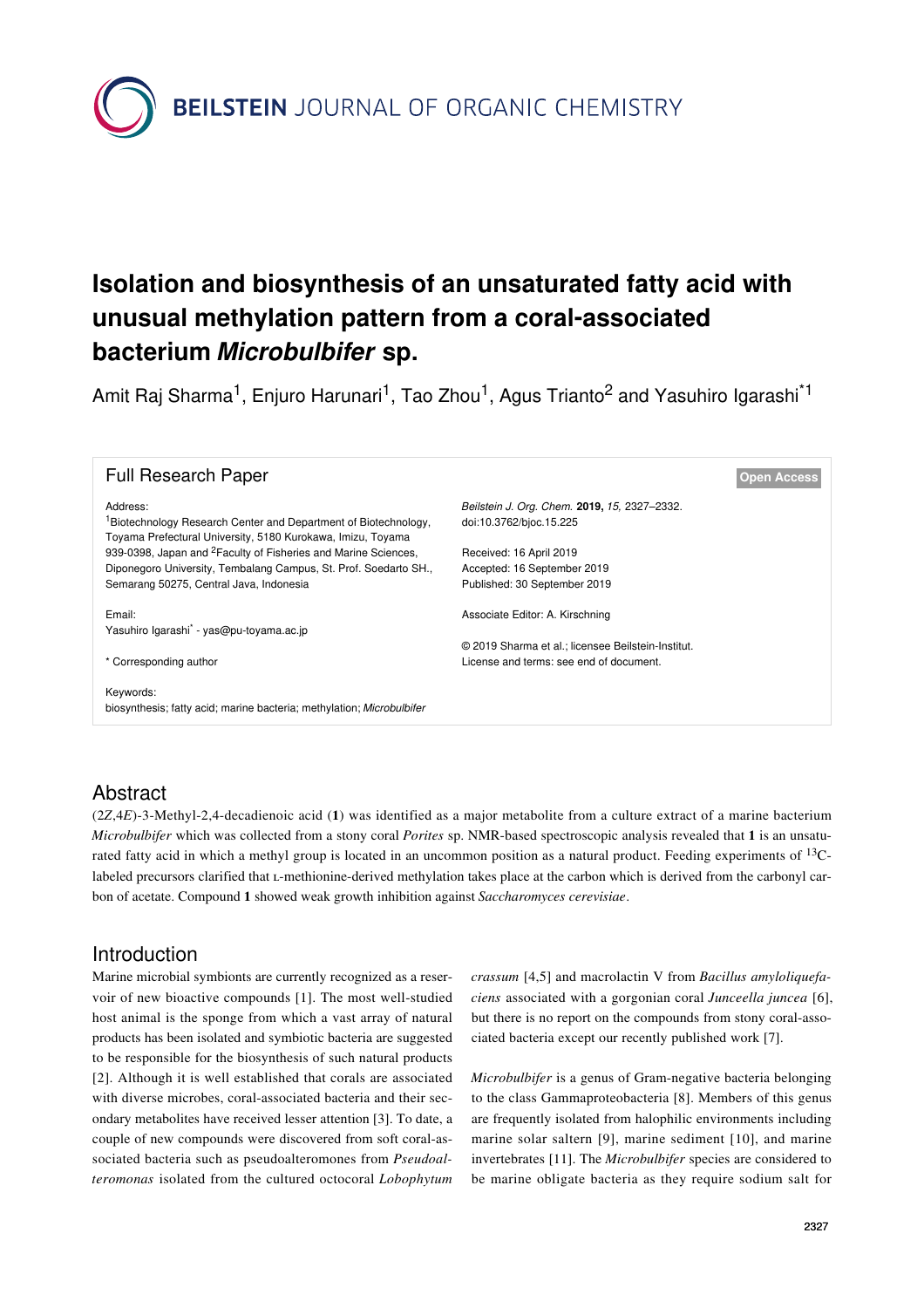growth [\[8\].](#page-5-6) In our continuing investigation of natural products from marine-derived bacteria, (2*Z*,4*E*)-3-methyl-2,4-decadienoic acid (**1**) was obtained from the culture extract of *Microbulbifer* sp. C4-6 isolated from a stony coral *Porites* sp. ([Figure 1\)](#page-1-0). Compound **1** is known as a synthetic compound [\[12\]](#page-5-10) but this is its first discovery as a natural product. In addition, **1** is biosynthetically unique: it has an uncommon methylation pattern in its carbon chain, derived from the *C*-methylation with ʟ-methionine at a carbon originated from a carbonyl carbon of acetate. In this paper, we report the isolation and structure determination of **1** and its biosynthetic origin proven by the feeding experiments of 13C-labeled precursors.

<span id="page-1-0"></span>

### Results and Discussion

The bacterial strain C4-6 was isolated from a Scleractinian (stony) coral *Porites* sp. On the basis of 16S rRNA gene sequence, this strain was identified as *Microbulbifer*. Strain C4-6 was cultured in A11M seawater medium at 30 °C for five days, and the whole culture broth was extracted with 1-butanol. The extract was consecutively fractionated by normal- and reversedphase column chromatographies, followed by HPLC purification on a C18 column to yield compound **1**.

The molecular formula of 1 was determined to be  $C_{11}H_{18}O_2$ with three degrees of unsaturation on the basis of its NMR and HR-ESI-TOFMS (*m/z* 181.1230 [M − H]<sup>-</sup>; calcd for C<sub>11</sub>H<sub>17</sub>O<sub>2</sub>, 181.1229) data. The UV spectrum of **1** in methanol exhibited an absorption maximum at 262 nm. The IR absorption bands at 1678 and 2800–3200 cm−<sup>1</sup> suggested the presence of carboxyl group. The 1H and 13C NMR data of **1** ([Table 1](#page-1-1)) showed the presence of 11 carbon signals, which were identified by the assistance of a DEPT135 spectrum as two methyls, four sp<sup>3</sup> methylenes, three sp<sup>2</sup> methines ( $\delta$ <sub>C</sub> 140.6, 127.7, 115.1), and two  $sp<sup>2</sup>$  nonprotonated carbons including one carbonyl group ( $\delta$ C 171.3, 153.9). Besides, the <sup>1</sup>H NMR spectrum showed characteristic resonances, especially for two methyl groups at  $\delta$ <sub>H</sub> 2.02 (3H, s) and 0.90 (3H, t) in the highfield region and for multiple methylene signals, suggesting the presence of an alkyl chain. COSY analysis established two separate spin systems, H4/H5/H6/H7 and H8/H9/H10. These partial structures were joined by the mutual HMBC correlations between H7 and H9. Furthermore, long-range correlations from H11 to C2, C3, and C4 and from H2 to C1, C3, and C4 established the carbon connectivity among these carbons to complete the structure of **1** ([Figure 2](#page-1-2)). The double bond geometry was determined on the basis of NOESY analysis and  $\mathrm{^{3}J_{HH}}$  coupling constants. NOE was detected between H2 and H11 but not between H2 and H4, reflecting the *Z-*configuration for the C2–C3 double bond. Similarly, NOESY correlations for H4/H6 and H5/H11 reflected the *E*-configuration for the C4–C5 double bond, which was corroborated by  $3J<sub>HH</sub>$  vicinal coupling constant ( $J_{\text{H4,H5}}$  = 15.8 Hz).

<span id="page-1-1"></span>

| Table 1: <sup>1</sup> H and <sup>13</sup> C NMR data for compound 1 in CDCl <sub>3</sub> . |
|--------------------------------------------------------------------------------------------|
|--------------------------------------------------------------------------------------------|

| position | δc <sup>a</sup>        | $\delta_H$ mult ( <i>J</i> in Hz) <sup>b</sup> | HMBC <sup>b,c</sup> |
|----------|------------------------|------------------------------------------------|---------------------|
| 1        | 171.3, C               |                                                |                     |
| 2        | 114.8, CH              | 5.63, s                                        | 1, 3, 4, 11         |
| 3        | 153.8, C               |                                                |                     |
| 4        | 127.5, CH              | 7.55, d (15.8)                                 | 2, 3, 6, 11         |
| 5        | 140.3, CH              | 6.22, dt (15.8, 7.2)                           | 3, 6, 7             |
| 6        | $33.3, \, \text{CH}_2$ | 2.24, dt (7.2, 7.2)                            | 4, 5, 7, 8          |
| 7        | 28.7, CH <sub>2</sub>  | 1.46, m                                        | 5, 8, 9             |
| 8        | $31.4, \text{CH}_2$    | 1.32 $d$ , m                                   | 6, 7, 10            |
| 9        | 22.4, CH <sub>2</sub>  | 1.32 $d$ , m                                   |                     |
| 10       | 13.9, $CH3$            | 0.90, t(7.1)                                   | 8, 9                |
| 11       | 21.3, $CH3$            | 2.02, s                                        | 2, 3, 4             |

<sup>a</sup>Recorded at 125 MHz (reference  $δ<sub>C</sub>$  77.0). <sup>b</sup>Recorded at 500 MHz (reference δ<sub>H</sub> 7.26). <sup>c</sup>HMBC correlations are from proton(s) stated to the indicated carbon. dOverlapping signals.

<span id="page-1-2"></span>



In fungi and certain kinds of bacteria, methyl substituents in the fatty acid carbon chain or the polyketide chain are derived from the methyl group of *S*-adenosylmethionine (SAM) ([Figure 3A](#page-2-0)) [\[13,14\]](#page-5-11). This methylation reaction usually occurs at the nucleophilic carbons originated from the methyl carbon of acetate (C2) since SAM acts as an electrophilic methyl donor. In most of the bacteria including actinomycetes, methyl branching in polyketide chain is derived from methylmalonyl CoA, thereby the methylation position must be also the  $\alpha$ -position (C2) of the acetate unit ([Figure 3B](#page-2-0)) [\[13\]](#page-5-11). In contrast, methylation at the carbons derived from the carbonyl carbon of the acetate (C1) is quite unusual in fatty acids and polyketides. This unusual methylation pattern is reported for the polyketides of eukaryotic algae dinoflagellates. Some of the methyl groups in dinoflagellate compounds are positioned at the carbons derived from the carbonyl carbon of acetate (C1). Precursor labeling studies indi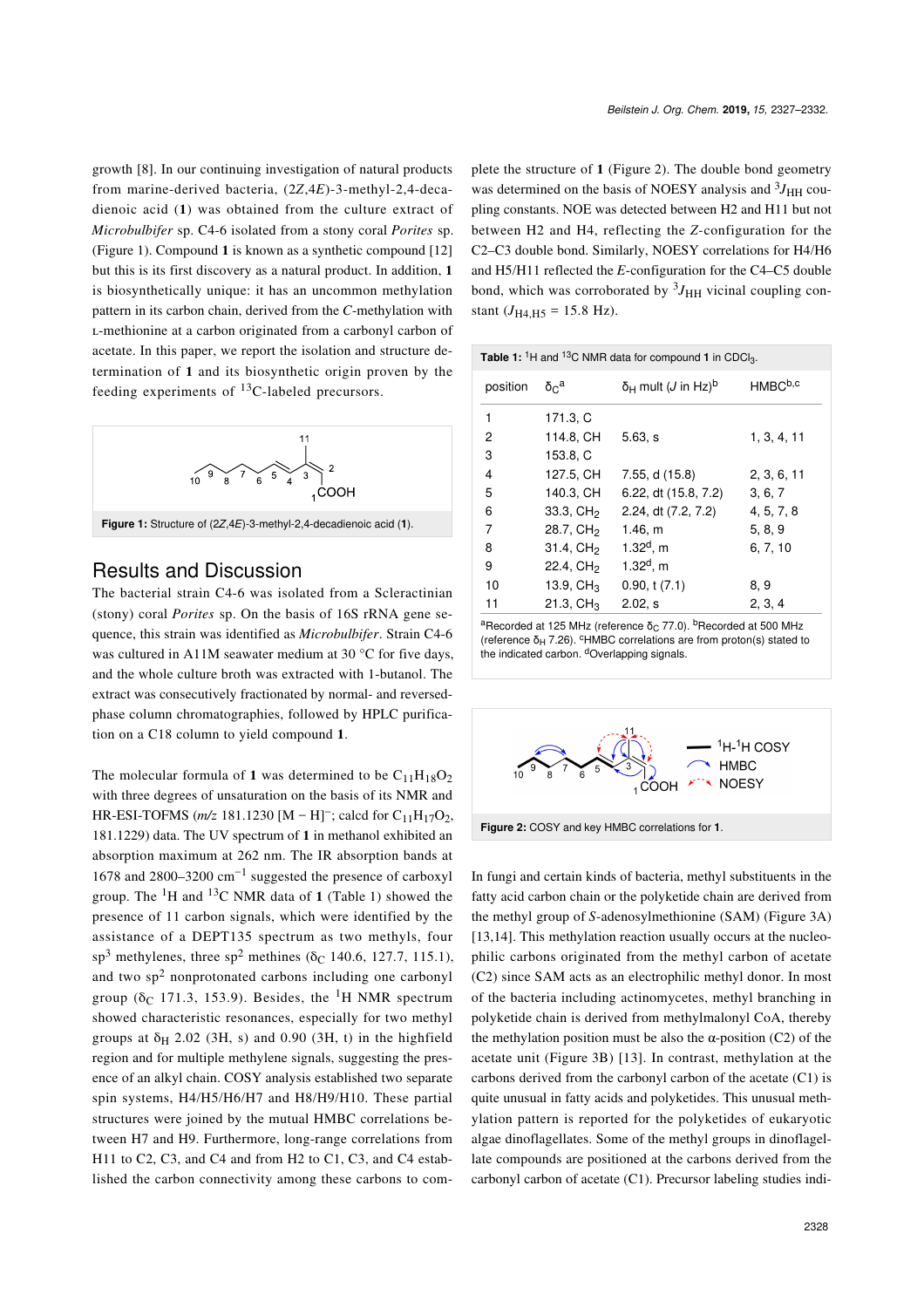cated that the origin of the methyl carbon is not SAM but one carbon fragment derived from the cleavage of another acetate unit ([Figure 3C](#page-2-0)) [\[15\]](#page-5-12). The only single example of *C*-methylation with SAM at a carbon derived from the carbonyl carbon of acetate (C1; [Figure 3D\)](#page-2-0) is reported for sphingolipid biosynthesis in the yeast, *Pichia pastoris* [\[16\]](#page-5-13). SAM-dependent *C*-methylation takes place at the alkenyl carbon C9 of glucosylceramide, yielding a cationic intermediate, from which deprotonation occurs at C9 to give an internal olefin [\(Scheme 1](#page-2-1)).

<span id="page-2-0"></span>

<span id="page-2-1"></span>

In the case of **1**, methylation at the C3 carbon is inconsistent with the regular methylation pattern that occurs in fatty acids synthesized by the FAS (fatty acid synthase) or polyketides from the PKS (polyketide synthase) system of bacterial groups. Therefore, the biosynthetic origin of **1** was investigated by feeding experiments of  $^{13}$ C-labeled precursors ([Table 2](#page-2-2)). Firstly, in order to verify the origin of the carbon backbone,  $[1<sup>13</sup>C]$ acetate was fed to the culture which gave a high enrichment of the carbons at C1, C3, C5, C7, and C9 ([Figure 4](#page-2-3)). A feeding experiment with *L*-[*methyl*-<sup>13</sup>C]methionine was then carried out. The high level of enrichment was observed only for C11 in the  $^{13}$ C NMR spectrum, thereby confirming that the methyl group is derived from methionine via SAM. In addition to the fungal sphingolipids described above, methyl branches with SAM-origin are also found in some bacterial fatty acids like tuberculostearic acid, a major constituent of mycobacterial membrane phospholipids [\[17\]](#page-5-14). Methylation at the olefinic double bond of oleic acid part in phospholipids is catalyzed by SAM-dependent methyltransferase, followed by 1,2-hydride shift and deprotonation, and a subsequent reduction of the *exo*methylene intermediate gives rise to a methyl group [\(Scheme 2](#page-3-0)) [\[18\]](#page-5-15). The presence of the *exo*-methylene intermediate was experimentally proved but the enzyme responsible for the double

<span id="page-2-2"></span>

| Table 2: Incorporation of <sup>13</sup> C-labeled precursors into 1. |       |                                  |                                                                                                     |  |  |
|----------------------------------------------------------------------|-------|----------------------------------|-----------------------------------------------------------------------------------------------------|--|--|
|                                                                      |       | relative enrichment <sup>a</sup> |                                                                                                     |  |  |
|                                                                      |       |                                  | position $\delta_c{}^b$ [1- <sup>13</sup> C]acetate L-[ <i>methyl</i> - <sup>13</sup> C]-methionine |  |  |
| 1                                                                    | 171.3 | 8.99                             | 1.10                                                                                                |  |  |
| 2                                                                    | 114.8 | 0.91                             | 1.12                                                                                                |  |  |
| 3                                                                    |       | 153.8 10.13                      | 0.84                                                                                                |  |  |
| 4                                                                    | 127.5 | 1.00                             | 1.00                                                                                                |  |  |
| 5                                                                    |       | 140.3 11.19                      | 0.99                                                                                                |  |  |
| 6                                                                    | 33.3  | 1.15                             | 1.12                                                                                                |  |  |
| 7                                                                    | 28.7  | 11.35                            | 1.12                                                                                                |  |  |
| 8                                                                    | 31.4  | 1.19                             | 1.20                                                                                                |  |  |
| 9                                                                    | 22.4  | 12.01                            | 1.13                                                                                                |  |  |
| 10                                                                   | 13.9  | 1.37                             | 1.17                                                                                                |  |  |
| 11                                                                   | 21.3  | 1.20                             | 17.74                                                                                               |  |  |

<sup>a</sup>The 13C signal intensity of each peak in the labeled **1** divided by that of the corresponding signal in the unlabeled, normalized to the peak area of C4 to give an enrichment ratio for enriched peak. The numbers in bold type indicate <sup>13</sup>C-enriched atoms from <sup>13</sup>C-labeled precursors.  $<sup>b</sup>$ Recorded at 125 MHz (reference δ<sub>C</sub> 77.0).</sup>

<span id="page-2-3"></span>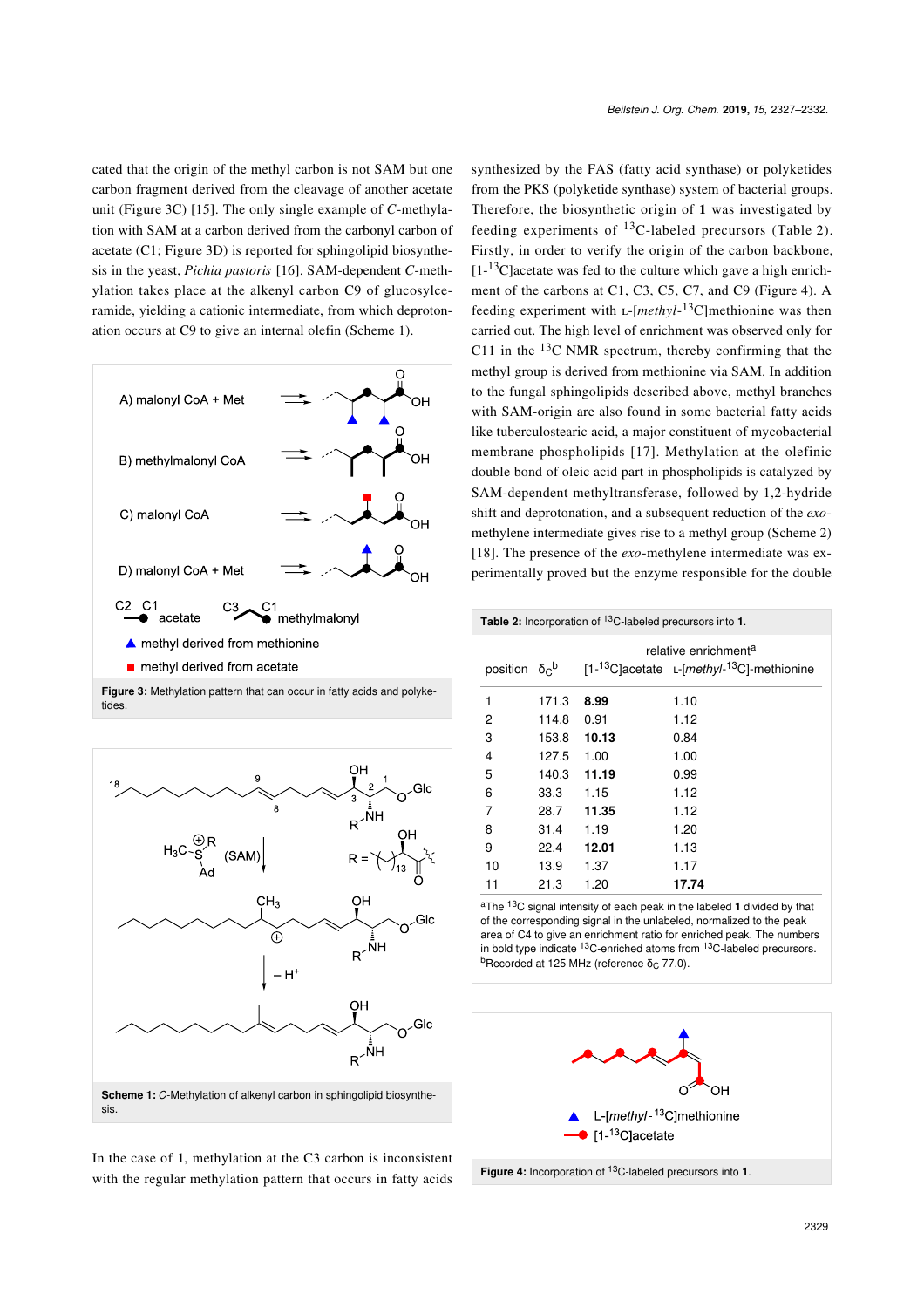<span id="page-3-0"></span>

bond reduction has not been identified [\[18\]](#page-5-15). Based on the *C*-methylation pattern found in the biosynthesis of sphingolipid and tuberculostearic acid, we propose a possible mechanism of methylation for compound **1** although further chemical/ biochemical investigation is required ([Scheme 3\)](#page-3-1). First, 2,4 decadienoic acid is formed and methylation takes place at C3 to give a putative cationic intermediate. The following proton loss from C3 is probable to give directly **1** in a similar fashion to the glucosylceramide biosynthesis. Branched chain fatty acids are commonly present in cell membranes, and monomethylation at the *iso* or *anteiso* position is the most common [\[19\]](#page-5-16). Branching at other positions is less common but represents a significant proportion of branched-chain fatty acids in some organisms [\[19\].](#page-5-16) Tuberculostearic acid (10-methyloctadecanoic acid (18:1 me(10)), 10- methylhexadecanoic acid (16:1 me(10)), and 10-methylnonadecanoic acid (19:1 me(10)) are the major constituents of the cell wall of *Mycobacterium phlei* [\[20\]](#page-5-17). C9-Methylated glucosylceramides also possess a methylbranching in the middle of the aliphatic carbon chain of the sphingosine part. C9-Methylated sphingolipids have not been found from plants and animals but are widely produced by many fungi and are thought to play an important role in the interaction between fungi and their host organisms. C9-Methylated sphingolipids are also found from some marine invertebrates such as sea anemone and starfish although their biologi-

<span id="page-3-1"></span>

cal function is still unclear in these organisms. *C*-Methylation at C9 of fungal sphingosines is similarly catalyzed by SAM-dependent methyltransferases [\[16\].](#page-5-13) The methylation takes place at the alkenyl carbon (C9) which is originally derived from the carbonyl carbon of an acetate unit: C1 and C2 of sphingosines are derived from L-serine and carbons from C3 to C18 are from palmitoyl-CoA. To the best of our knowledge, compound **1** is the first example of a simple fatty acid in which the carbonyl carbon of an acetate unit is methylated with SAM ([Figure 3D](#page-2-0)).

Compound **1** was not active against *Staphylococcus aureus* FDA209P JC-1*, Micrococcus luteus* ATCC9341, *Bacillus subtilis* ATCC6633, *Escherichia coli* NIHJ JC-2, *Ralstonia solanacearum* SUPP1541, *Rhizobium radiobacter* NBRC14554, and *Candida albicans* NBRC0197 (MIC > 100 μg/mL) but weakly active against *Saccharomyces cerevisiae* S100 (MIC 100 μg/mL).

#### **Conclusion**

In summary, chemical investigation of metabolites in a marinederived *Microbulbifer* sp. led to the discovery of a unique unsaturated fatty acid, (2*Z*,4*E*)-3-methyl-2,4-decadienoic acid (**1**) in which the carbon originated from the carbonyl carbon of an acetate unit is methylated, providing a quite rare case of *C*-methylation pattern in fatty acid/polyketide biosynthesis. Compound **1** and its (2*E*,4*E*)-isomer were reported previously as synthetic compounds but this is the first finding of **1** as a natural product [\[12,21\]](#page-5-10). Very recently, benzoate derivatives were reported from a marine-derived *Microbulbifer* [\[22\].](#page-5-18) Therefore, this is the second report on the small molecule from this underexplored taxon. According to the genome sequence database, biosynthetic genes for NRPS and siderophore are present in *Microbulbifer* species which will be pursued in our future investigation.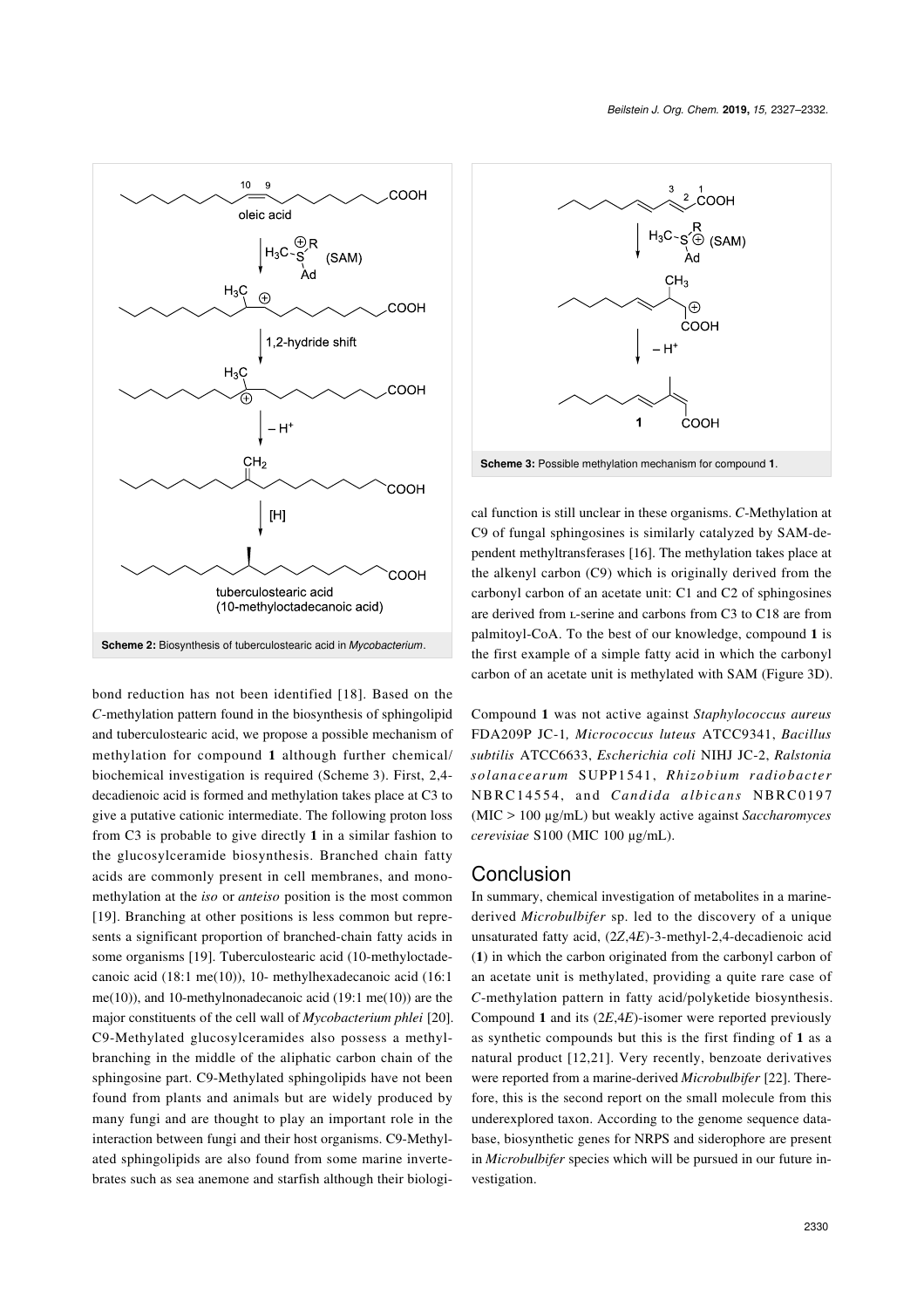### **Experimental** General experimental procedures

The UV spectrum was recorded on a Shimadzu UV-1800 spectrophotometer. The IR spectrum was measured on a Perkin-Elmer Spectrum 100. NMR spectra were obtained on a Bruker AVANCE 500 spectrometer in CDCl<sub>3</sub> using the signals of the residual solvent proton ( $\delta$ <sub>H</sub> 7.26) and carbon ( $\delta$ <sub>H</sub> 77.0) as internal standards. HR-ESI-TOFMS were recorded on a Bruker microTOF focus. Sodium [1-13C]acetate was purchased from Cambridge Isotope Laboratories, Inc., and ʟ-[*methyl*- $13C$  methionine from Sigma-Aldrich Co. LLC.

#### **Microorganism**

Strain C4-6 was isolated from a cultured stony coral (*Porites* sp.) obtained from an aquarium vendor in Nagasaki, Japan. The coral specimen was washed with 70% ethanol and then washed with sterile natural seawater. A fragment of the coral (ca. 1 g) was homogenized by mortar and pestle with an equal amount of sterile natural seawater (1 mL), and 10-fold serial dilution was carried out up to  $10^{-5}$  and 0.1 mL of each dilution was spread onto marine agar 2216 (Difco). The plates were kept at 23 °C, and a single colony was repeatedly transferred onto the same agar medium to obtain the pure isolate of strain C4-6. The strain was identified as a member of the genus *Microbulbifer* on the basis of 99.0% similarity in the 16S rRNA gene sequence (1405 nucleotides; DDBJ accession number LC456787) to *Microbulbifer variabilis* Ni-2088T (accession number AB167354).

#### Fermentation

The producing strain C4-6 was maintained on marine agar 2216 (Difco). A single colony of strain C4-6 was inoculated into a 500 mL K-1 flask containing 100 mL of marine broth 2216 (Difco) as a seed culture. The seed culture was incubated at 30 °C on a rotary shaker at 200 rpm for 2 days. Three mL of seed culture was inoculated into twenty-five 500 mL K-1 flasks each containing 100 mL of A11M production medium, which consists of glucose 0.2%, soluble starch 2.5%, yeast extract 0.5%, polypeptone (Wako Pure Chemical Industries, Ltd.) 0.5%, NZ-amine (Wako Pure Chemical Industries, Ltd.) 0.5%,  $CaCO<sub>3</sub> 0.3%$ , and Diaion HP-20 (Mitsubishi Chemical Co.) 1% in natural seawater (collected from Toyama Bay, Japan). The pH of the medium was adjusted to 7.0 before sterilization. The inoculated flasks were incubated at 30 °C on a rotary shaker at 200 rpm for 5 days.

#### Extraction and isolation

After fermentation, 100 mL of 1-butanol was added to each production culture flask, and the flasks were allowed to shake for 1 h on a rotary shaker at 200 rpm. The mixture was centrifuged at 6000 rpm for 10 min in order to separate organic layer and aqueous layer. The organic layer was concentrated in vacuo to afford 3.2 g of extract from 2.5 L of production culture. The extract was fractionated by silica gel column chromatography with a step gradient of CHCl<sub>3</sub>/MeOH (1:0, 20:1, 10:1, 4:1, 2:1, 1:1, and 0:1 v/v). Fraction 3 (10:1) was concentrated to give a brown oil (646 mg), which was then fractionated by reversedphase ODS column chromatography with a gradient of MeCN/0.1% HCO<sub>2</sub>H (2:8, 3:7, 4:6, 5:5, 6:4, 7:3, and 8:2 v/v). Fraction 6 (7:3) was concentrated and extracted with EtOAc. The organic layer was dried over anhydrous  $Na<sub>2</sub>SO<sub>4</sub>$ , filtered, and concentrated to give a semi-pure material (21 mg). Final purification was achieved by preparative HPLC (Cosmosil Cholester 5  $\mu$ m, 10 × 250 mm, 4 mL/min, UV detection at 254 nm) with an isocratic elution of MeCN/0.1% HCO<sub>2</sub>H solution (50:50) to yield (2*Z*,4*E*)-3-methyl-2,4-decadienoic acid (**1**, 8.0 mg,  $t_{R}$  20.5 min).

(2*Z*,4*E*)-3-Methyl-2,4-decadienoic acid (**1**): colorless amorphous solid; UV (MeOH)  $\lambda_{\text{max}}$  (log ε) 262 (4.16) nm; IR (ATR) *v*<sub>max</sub> 2952, 2923, 2852, 2585, 1678, 1662 cm<sup>-1</sup>; <sup>1</sup>H and <sup>13</sup>C NMR data, see [Table 1](#page-1-1); HR-ESI-TOFMS *m/z* 181.1230 [M – H]<sup>–</sup> (calcd for C<sub>11</sub>H<sub>17</sub>O<sub>2,</sub> 181.1229).

#### Feeding experiment

Feeding experiments were carried out using <sup>13</sup>C-labeled precursors, sodium [1-<sup>13</sup>C]acetate and *L*-[*methyl*-<sup>13</sup>C]methionine. The fermentation, extraction and purification of labeled compounds were performed in the same manner as describe for the unlabeled compound. After 24 h of the inoculation into the production medium from the seed culture, supplementation of  $^{13}C$ labeled precursors was commenced and carried out for four times at 24 h interval. After further 24 h incubation, the whole culture broth was extracted with 1-butanol.

1) Sodium  $[1^{-13}C]$ acetate: <sup>13</sup>C-Labeled **1** (1.6 mg) was obtained from 1 L of culture supplemented with sodium  $[1-13]$ C]acetate (total 800 mg; 20 mg × 10 flasks × 4 days). The <sup>13</sup>C NMR spectrum showed enriched signals at  $\delta$  170.2, 153.8, 140.3, 28.7, and 22.4 ppm.

2) ʟ-[*Methyl*-<sup>13</sup>C]methionine: 13C-Labeled **1** (0.9 mg) was obtained from 1 L of culture supplemented with L-[*methyl-*<sup>13</sup>C]methionine (total 80 mg; 2.0 mg  $\times$  10 flasks  $\times$  4 days). The <sup>13</sup>C NMR spectrum showed an enriched signal at  $\delta$  21.3 ppm

#### Antimicrobial assay

Antimicrobial activity was evaluated by the liquid microculture method using round-bottomed 96-well microtiter plates against six bacteria, *Bacillus subtilis* ATCC6633, *Micrococcus luteus* ATCC9341, *Staphylococcus aureus* FDA209P JC-1, *Ralstonia solanacearum* SUPP1541, *Rhizobium radiobacter*